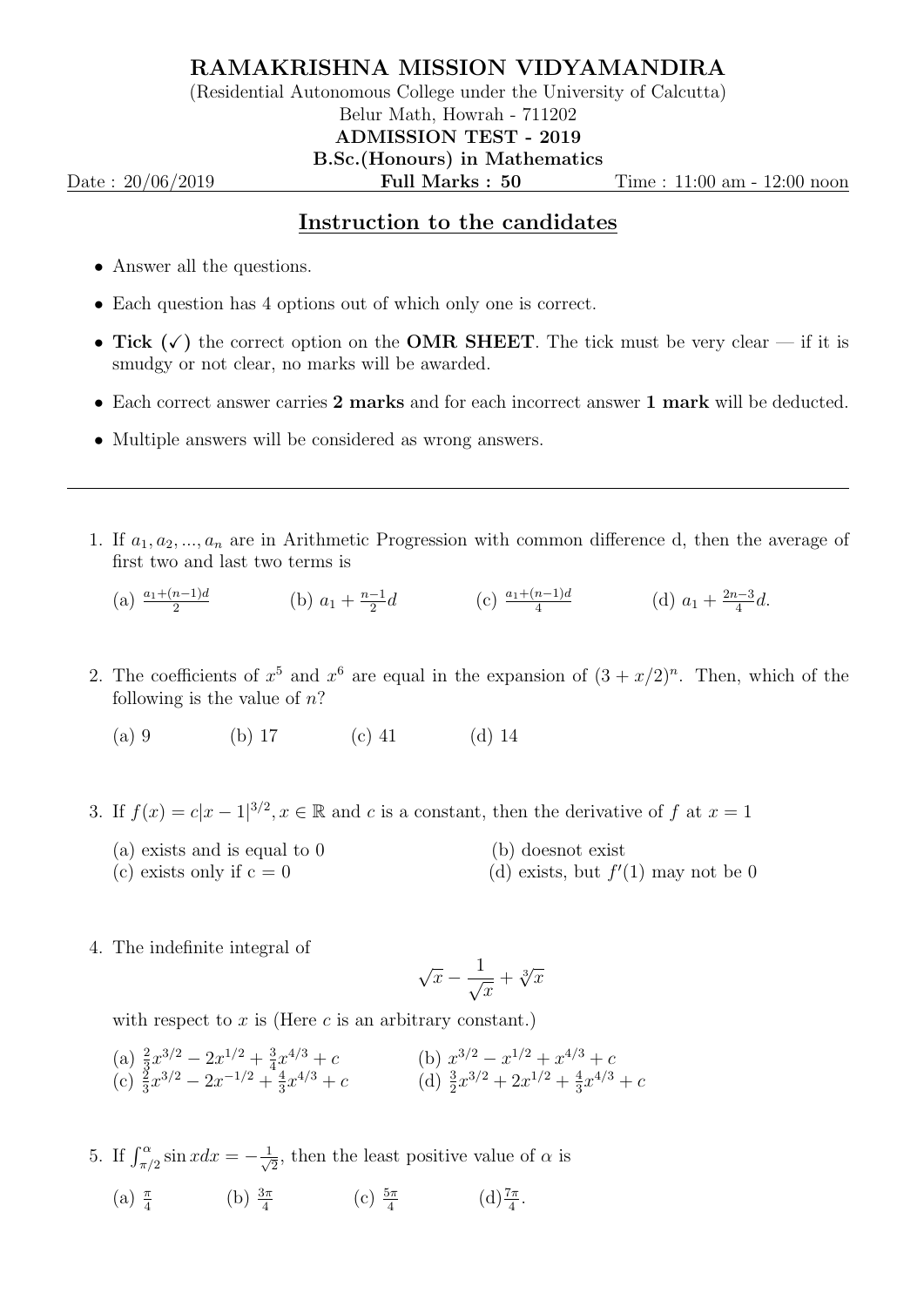6. The number of ways in which we can choose 5 letters from the word INTERNATIONAL is

(a) 239 (b) 235 (c) 242 (d) 206

7. If 
$$
a_n = \sum_{r=0}^n \frac{1}{nC_r}
$$
, then  $\sum_{r=0}^n \frac{r}{nC_r}$  equals  
\n(a)  $\frac{n}{2}a_n$  (b)  $\frac{n}{4}a_n$  (c)  $na_n$  (d)  $(n-1)a_n$ 

- 8. The number of five-digit telephone numbers having at least one of their digits repeated is
	- (a) 90000 (b) 100000 (c) 30240 (d) 69760
- 9. Two tangents, perpendicular to each other, to the parabola  $y^2 = 4ax$  intersect on the line

(a) 
$$
x = a
$$
 (b)  $x + a = 0$  (c)  $x + 2a = 0$  (d)  $x - 2a = 0$ 

- 10. The equation of the director circle of the hyperbola  $9x^2 16y^2 = 144$  is
	- (a)  $x^2 + y^2 = 7$  (b)  $x^2 + y^2 = 9$  (c)  $x^2 + y^2 = 16$  (d)  $x^2 + y^2 = 25$
- 11. A circle touches x-axis at (3,0) and has an intercept 8 units on the y-axis. The equation of the circle is
	- (a)  $(x-3)^2 + (y-5)^2 = 25$ ; (b)  $(x-3)^2 + (y+5)^2 = 9$ ; (c)  $(x-5)^2 + (y-3)^2 = 9$ ; (d)  $(x+5)^2 + (y-3)^2 = 25$ .
- 12. The coordinates of the foci of an ellipse are (-2,0) and (2,0) and the latus rectum is 6 units. Then the equation of the ellipse is
	- (a)  $\frac{x^2}{12} + \frac{y^2}{4} = 1$ , (b)  $\frac{x^2}{16} + \frac{y^2}{12} = 1$ , (c)  $\frac{x^2}{12} + \frac{y^2}{8} = 1$ , (d)  $\frac{x^2}{4} + y^2 = 1$ .
- 13. Two complex numbers a and b (with non-zero imaginary part) are such that  $a + b = 2$  and  $a^4 + b^4 = 272$ , then the quadratic equation whose roots are a and b can be
	- (a)  $x^2 2x 16 = 0$ , (b)  $x^2 2x + 8 = 0$ , (c)  $x^2 2x 8 = 0$ , (d)  $x^2 2x + 16 = 0$ .
- 14. The slope of the tangent to the curve  $x = t^2 + 3t 8$ ,  $y = 2t^2 2t 5$  at the point  $(2, -1)$  is
	- $(a) \frac{2}{3}$ (b)  $\frac{6}{7}$ (c)  $\frac{12}{12}$  $\frac{12}{13}$  (d)  $\frac{3}{2}$ .
- 15. If  $f(x) = \frac{x^2-1}{x^2+1}$  for every real number x, then the minimum value of f
	- (a) does not exist because f is unbounded, (b) is not attained even though f is bounded, (c) is equal to 1,  $(d)$  is equal to -1.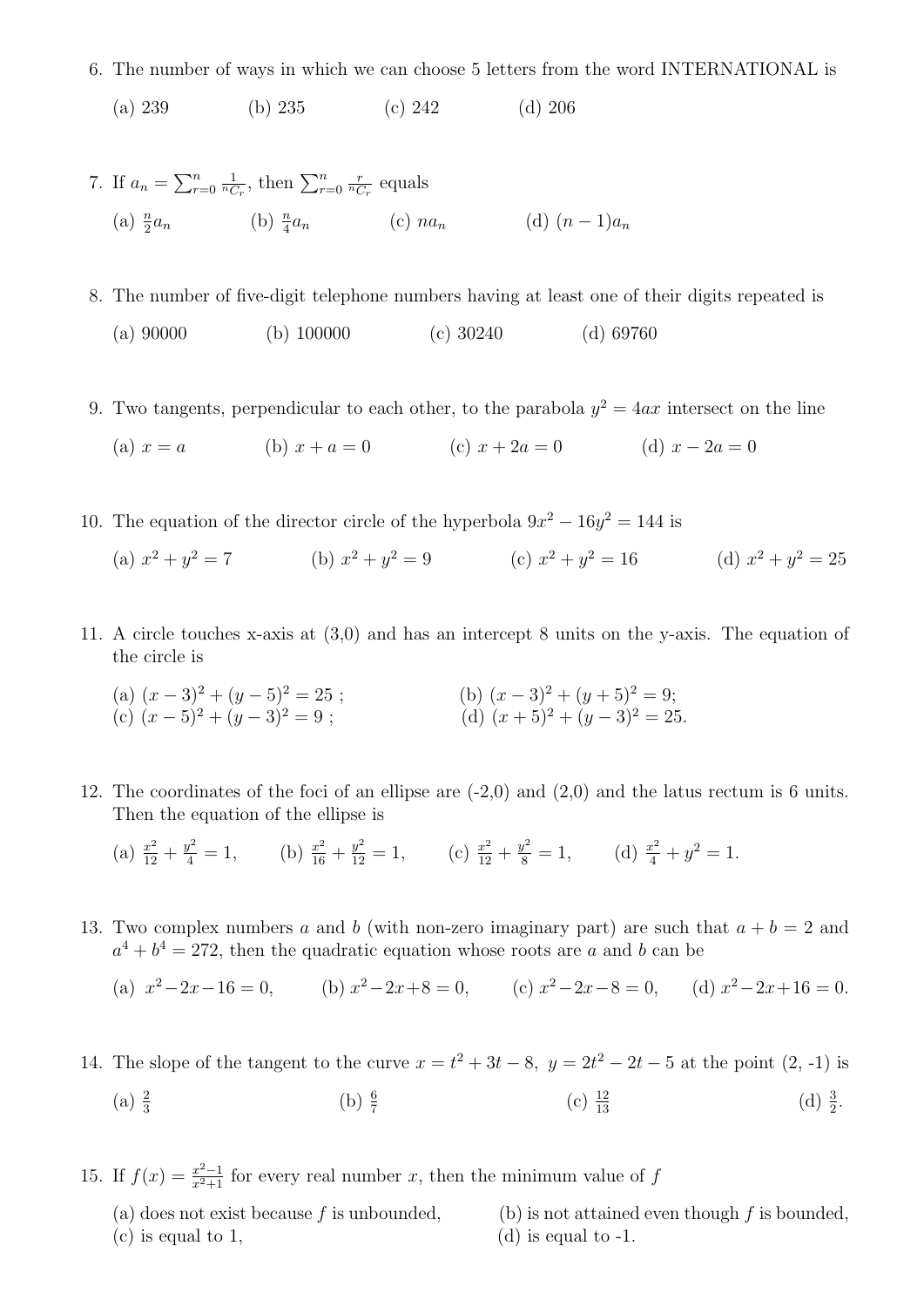- 16. A matrix is chosen at random from the set of all matrices of order 2 with elements 0 or 1 only. The probability that the determinant of that chosen matrix is nonzero, is
	- $(a) \frac{3}{16}$  $\frac{3}{16}$  (b)  $\frac{3}{8}$ (c)  $\frac{13}{256}$  $\frac{13}{256}$  (d)  $\frac{5}{16}$
- 17. Let  $A = \{1, 2, 3, 4\}$  and  $B = \{a, b\}$ . A function f:  $A \rightarrow B$  is selected randomly. Probability that function is an onto function is:
	- $(a) \frac{1}{8}$ (b)  $\frac{7}{8}$ (c)  $\frac{1}{16}$  $\frac{1}{16}$  (d)  $\frac{3}{8}$

18. A sample consists of six points  $S = \{(i, j) | i = 1, 2; j = 1, 2, 3\}$ . Suppose  $P((i, j)) = \frac{k}{i+j}$ where k is a positive real number (less than 2). Let  $A = \{(i, j) | i + j = 4\}$  and  $B =$  $\{(i, j) | j = 2\}$ , then  $P(B|A)$  is equal to

(a)  $0.5$  (b)  $0.25$  (c)  $0.125$  (d)  $0.75$ 

19. If 
$$
P = \begin{bmatrix} 1 & x & 3 \\ 1 & 3 & 3 \\ 2 & 4 & 4 \end{bmatrix}
$$
 is the adjoint of A and det(A)=4, then x is  
\n(a) 4 (b) 11 (c) 5 (d) 0

20. If l, m, n are the pth, qth, and rth term of a G.P., all positive, then  $\overline{\phantom{a}}$  $\begin{array}{c} \begin{array}{c} \begin{array}{c} \begin{array}{c} \end{array} \end{array} \end{array} \end{array}$  $\overline{\phantom{a}}$  $\log l$  p 1  $\log m$  q 1  $\log n$  r 1    is

- (a)  $-1$  (b) 2 (c) 1 (d) 0
- 21. If the system of linear equations
- $x + 2ay + az = 0$  $x + 3by + bz = 0$  $x + 4cy + cz = 0$

has a non-zero solution, then  $a, b, c$ :

| $(a)$ are in A.P. | $(b)$ are in G. P. | $(c)$ are in H. P. | (d) satisfy $a+2b+3c=0$ |
|-------------------|--------------------|--------------------|-------------------------|
|                   |                    |                    |                         |

22. Let  $X = \{1, 2, 3, 4, 5\}$ . The number of bijective maps  $f : X \to X$  having exactly two fixed points (x is a fixed point of f if  $f(x) = x$  for some  $x \in X$ ) is

(a) 20 (b) 60 (c) 90 (d) none of a,b,c.